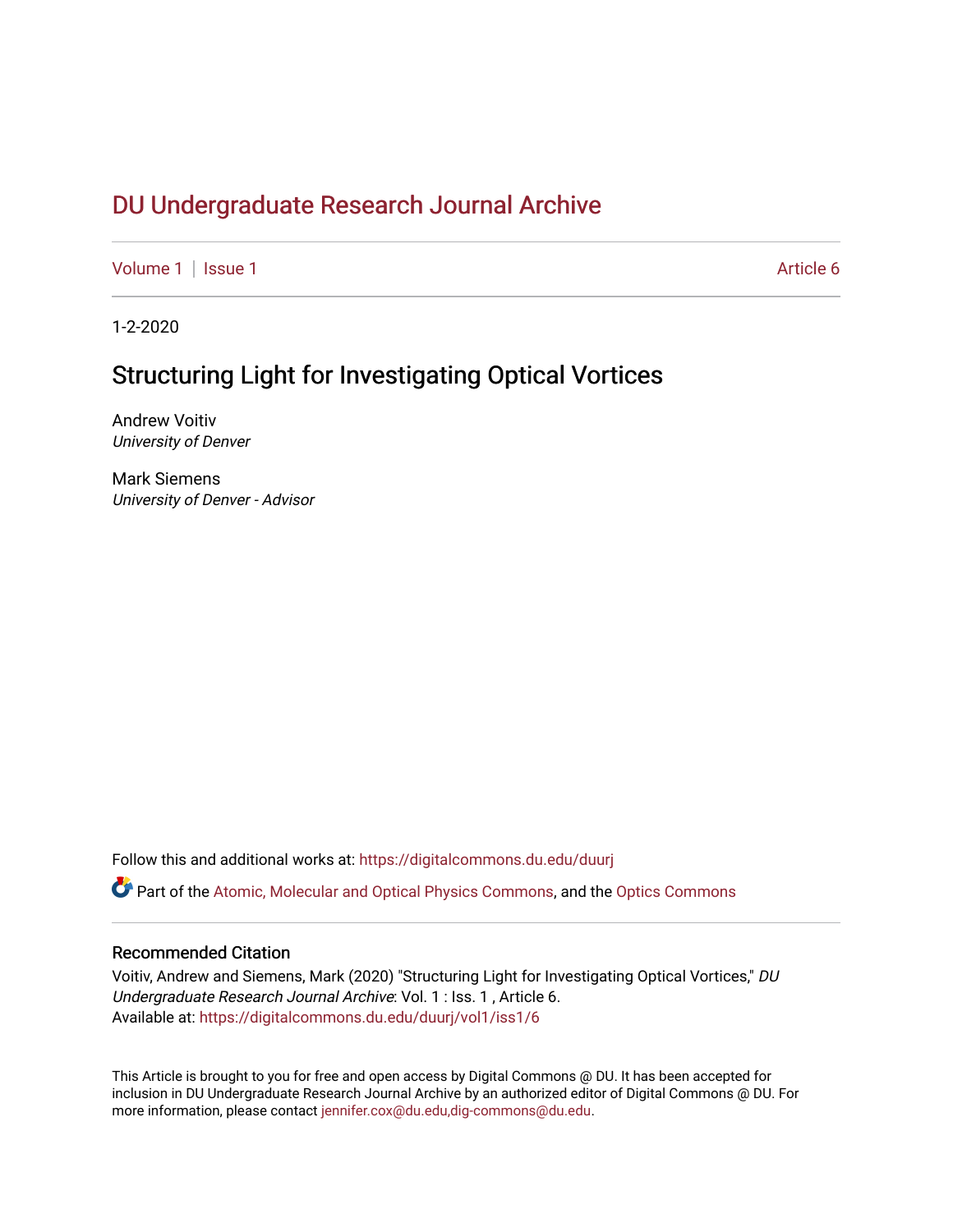# Structuring Light for Investigating Optical Vortices

## **Abstract**

Vortices are well known in our world: tornadoes, hurricanes, and quickly stirred iced tea all demonstrate the vortex phenomenon. In addition to these classical fluids, vortices exist in laser light. While classical fluid vortex dynamics is one of the oldest studied physics problems, the study of optical vortices is only a few decades old. Paralleling the community's curiosity of quantized vortices in quantum fluids, such as super fluid helium and Bose-Einstein condensate, there is immense interest in the study of optical vortices. In this article, we cover the basic theory of structuring light to generate optical vortices and then discuss experiments performed to study their characteristics and dynamics.

## Keywords

Physics, Lasers, Vortex, Optics, Holography, Vortices

## Publication Statement

Copyright held by the author. User is responsible for all copyright compliance.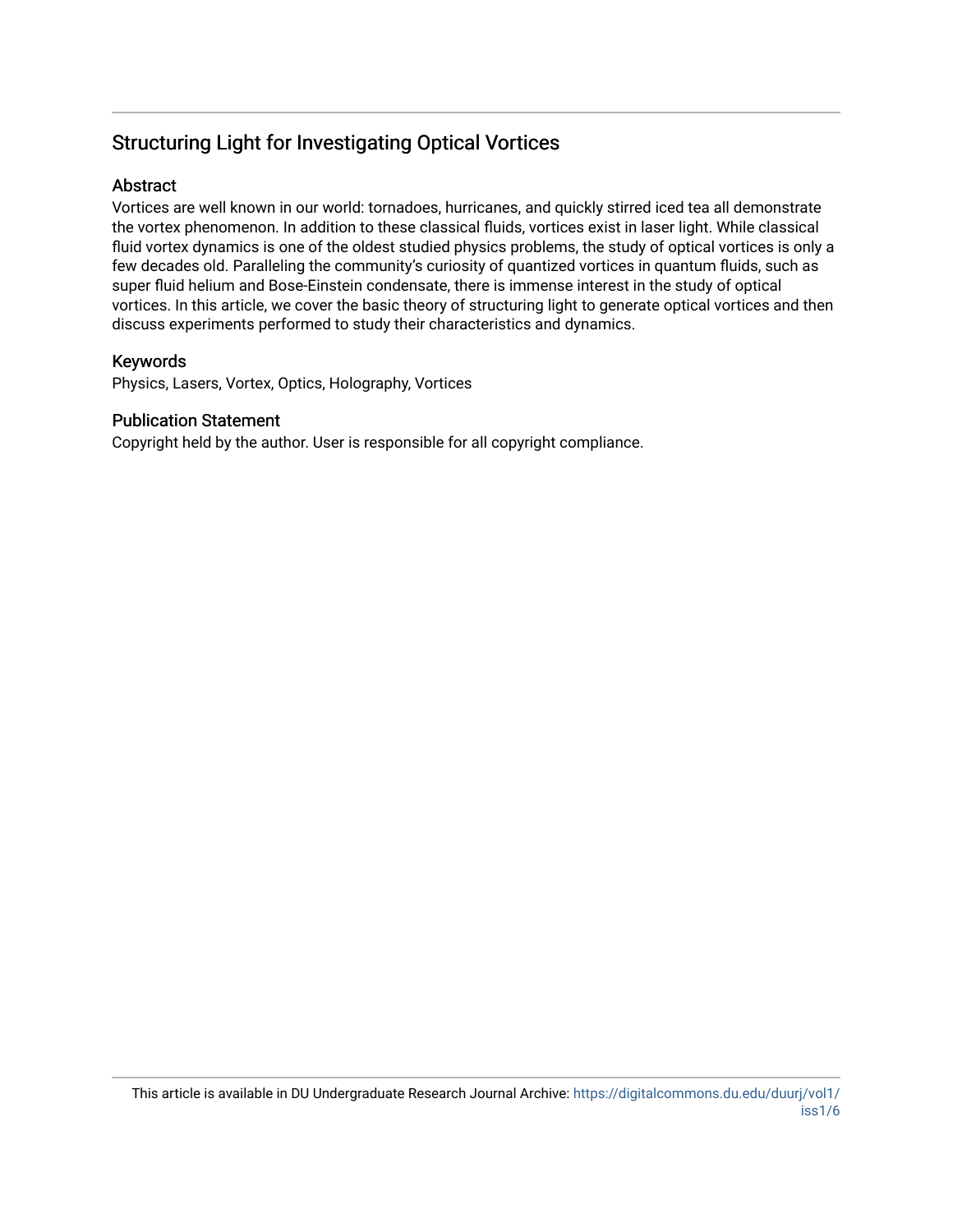# **Structuring Light for Investigating Optical Vortices**

Andrew Voitiv<sup>1</sup>, Mark Siemens<sup>2</sup> <sup>1</sup>Student Contributor, University of Denver <sup>2</sup>Advisor, Department of Physics, University of Denver

### **Abstract**

Vortices are well known in our world: tornadoes, hurricanes, and quickly stirred iced tea alldemonstrate the vortex phenomenon. In addition to these classical fluids, vortices exist in laser light. While classical fluid vortex dynamics is one of the oldest studied physics problems, the study of optical vortices is only a few decades old. Paralleling the community's curiosity of quantized vortices in quantum fluids, such as super fluid helium and Bose-Einstein condensate, there is immense interest in the study of optical vortices. In this article, we cover the basic theory of structuring light to generate optical vortices and then discuss experiments performed to study their characteristics and dynamics.

**Keywords:** physics – lasers – vortex – optics – holography – vortices

### **1 STRUCTURED LIGHT: FROM SUNGLASSES, TO TWISTED BEAMS, TO OPTICAL QUANTUM FLUIDS**

Vortices are well known in our world: tornadoes, hurricanes, and quickly stirred iced tea all demonstrate the vortex phenomenon. In addition to these classical fluids, vortices exist in laser light. While classical fluid vortex dynamics is one of the oldest studied physics problems, the study of optical vortices is only a few decades old. Paralleling the community's curiosity of quantized vortices in quantum fluids, such as superfluid helium and Bose-Einstein condensate, there is immense interest in the study of optical vortices. This brief article covers the basic theory of structuring light to generate optical vortices and the scientific interest in studying them. I present a brief review of how the Siemens Lab generates and measures these objects.

Structuring light is the process of manipulating streams of photons into desired patterns of amplitude, phase, and polarization. Examples of unstructured light would be the light from the Sun or from iridescent light bulbs; these black body radiators emit all frequencies of visible light (hence the whiteness); it is well known that the light emitted is unpolarized, and intuitively, it is clear that the amplitude and phase are not pre-configured either. Perhaps the most well-known structured light is the light that passes through a pair of polaroid sunglasses. Light, and in general electromagnetic waves, is the result of oscillating perpendicular electric and magnetic fields, generated by vibrating electric charges. In black bodies, these vibrations are random and so the



**Figure 1.** The arrows represent the electric field of a propagating beam. Light with no SAM is linearly polarized (left) and light with SAM is circularly polarized (right). Figure from  $<sup>1</sup>$ .</sup>

subsequent electromagnetic wave varies randomly as it propagates. Polarizers give result to electromagnetic waves with fields that vary with time in a preferred direction, whether it be circularly or linearly, and they can do so by several methods involving transmission, reflection, and refraction.

Photons possess energy  $\hbar$ w and travel with linear momentum  $\hbar$  k, for angular frequency w and wave—number  $k=2\pi$ . Photons are bosons with spin quantum number 1; this means that photons have an intrinsic spin angular momentum  $\hbar$  that is either aligned or anti-aligned to the direction of propagation. Being circularly polarized, photons are said to carry a spin angular momentum  $(SAM)$  of  $\pm \hbar$ .

The other "flavor" of angular momentum is orbital angular momentum (OAM). While the term spin is merely a metaphor to label that intrinsic property of angular momentum (the photon, or any other particle, does not actually spin like a top), OAM is a quantum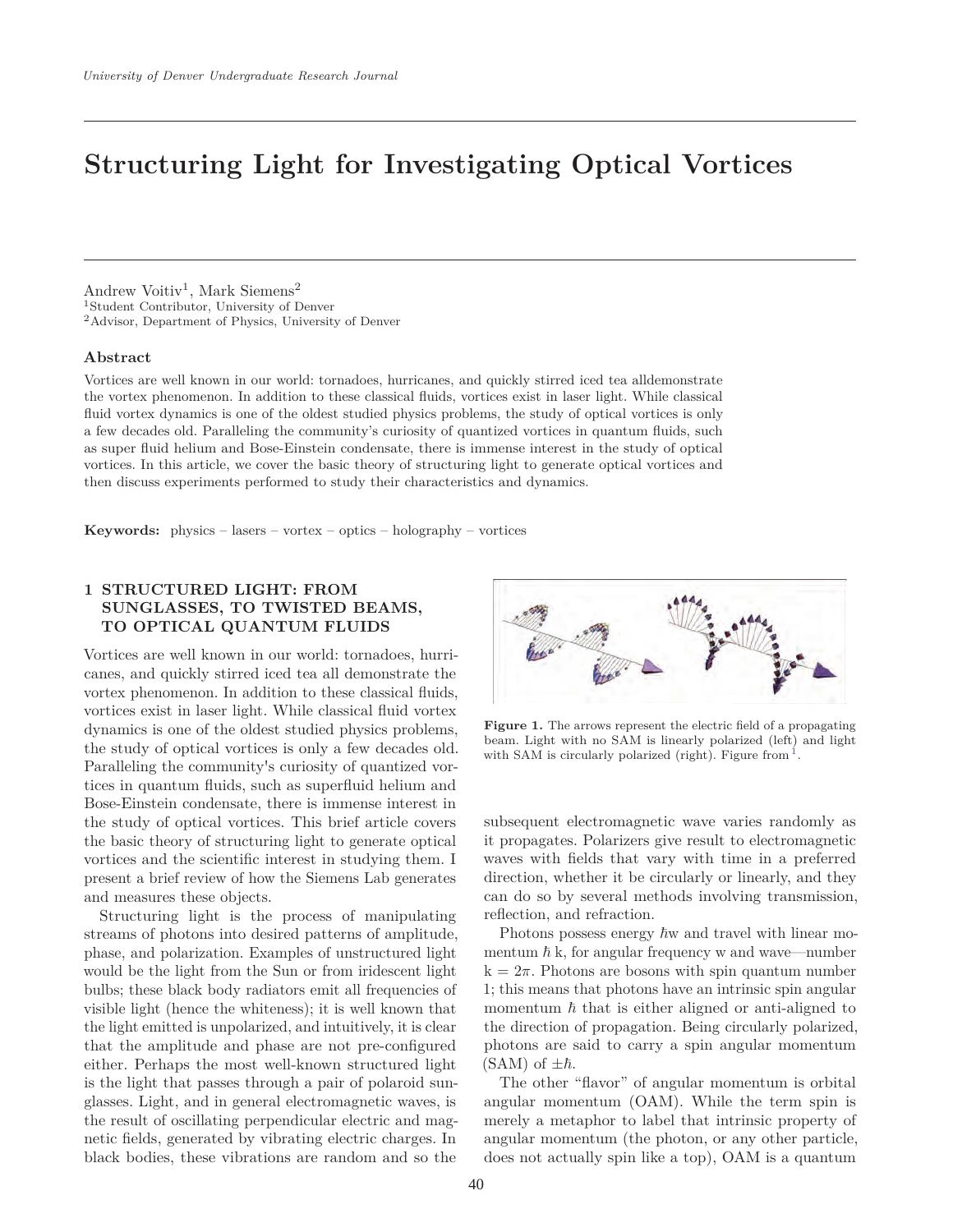

**Figure 2.** Depiction of the phase fronts of beams of varying OAM values. (a) Is a plane wave:  $l = 0$ , so there is no azimuthal dependence, and hence a flat phase front. (b), (c), and (d) have OAM values of  $l = 1, 2,$  and 3, respectively. The l corresponds to the number of twisted turns: the number of  $2\pi$  phase wraps. Figure from  $<sup>1</sup>$ .</sup>

mechanical operator that is analogous to its classical counterpart. That is, a photon with linear momentum p moving at position r about a fixed reference axis, has orbital angular momentum of  $L = r \times p_1$ . The associated quantum number for  $L_z$  is l, known as the azimuthal quantum number. Just as photons carry SAM of *σh* for  $\sigma = 1$  in the direction of propagation, photons have OAM of  $l \hbar$  with respect to a defined axis (usually the mode center) for any integer l.

Lasers are an example of highly controlled light. They are composed of streams of photons of defined (or even tunable) frequency, the beams can be tightly focused and precisely pointed, the photons are of coherent phase, and the beams can be manipulated with relative ease. If the photons carry spin  $\sigma\hbar$ , then integrating over the entire beam, the beam is circularly polarized with SAM of  $-\hbar$  per photon, with the handedness determined by the sign<sup>2</sup>. Figure 1 depicts the beam polarization. In 1992, Allen et al. demonstrated that laser beams can also carry OAM if the beam has azimuthal phase dependence (azimuthal refers to the angle in the xy-plane, transverse to the axis of propagation, z), with each photon having OAM of  $lh^3$ . This azimuthal phase dependence is structured in the function  $e^{il\phi}$  and is seen in laser beams with helical wave fronts, as pictured in Figure 2. The helicity arises from the definition of angular momentum along the z-direction (which is the axis of propagation), which requires components of linear momentum in the xy-transverse-plane:

$$
L_z = (r \times p)\hat{z} = xp_y - yp_x \tag{1}
$$



**Figure 3.** Analytical model of a Laguerre-Gaussian (LG) mode with  $l = 5$ ; the left side depicts the transverse profile intensity and the right side shows the helical twisting, with a total of five phase wraps.

For plane waves, with just the structure  $e^{ikr}$ , there are no transverse components of the electromagnetic fields and hence the phase fronts are flat. Even circularly polarized light, for which the field appears to be spinning about the z-axis, has a flat wave front because the field is solely perpendicular to that axis.

Any photon with a helical phase  $(e^{il\phi})$  carries OAM. In the discussion of structured light, we look for equations that can describe OAM modes that exist in laser beams. A common set of modes used to model beams with OAM is the Laguerre-Gaussian (LG) modal set. These modes with OAM have the nickname of "donut beams" because their helical phase front results in a "hole", a phase singularity, in the center and a circularly structured transverse amplitude profile. An example for an LG beam with  $l = 5$  is shown in Figure 3. The phase singularity, also known as an optical vortex, is a key characteristic of beams structured with helical phase. This "spot", as it appears in the donut, is really a line of darkness that runs down the center of the beam along the propagation direction. The vortices are assigned a topological charge corresponding to the OAM value used in structuring that specific topology. For the example below, the vortex has a topological charge of +5.

There is great scientific and engineering interest in OAM for its applications in light-matter interactions and for its potential in improving communications technology. For instance, OAM has been shown to act like an "optical spanner" in optical tweezer arrangements, where a beam with OAM can rotate a trapped particle by transferring the  $OAM<sup>4</sup>$ . Along those same lines, in the Siemens Lab, there were measurements on the effects of transferring OAM from laser light to electrons in a copper conductor<sup>5</sup>. And in communications, there have been investigations into drastically increasing the bandwidth of data systems by using multiple OAM states in optical fibers<sup>6;7</sup>.

The optical vortices present in donut beams are not a specialty restricted to just those structures. The interference of two plane waves, say from two equally intense laser beams, results in the usual interference pattern known as a diffraction grating (see the left side of Figure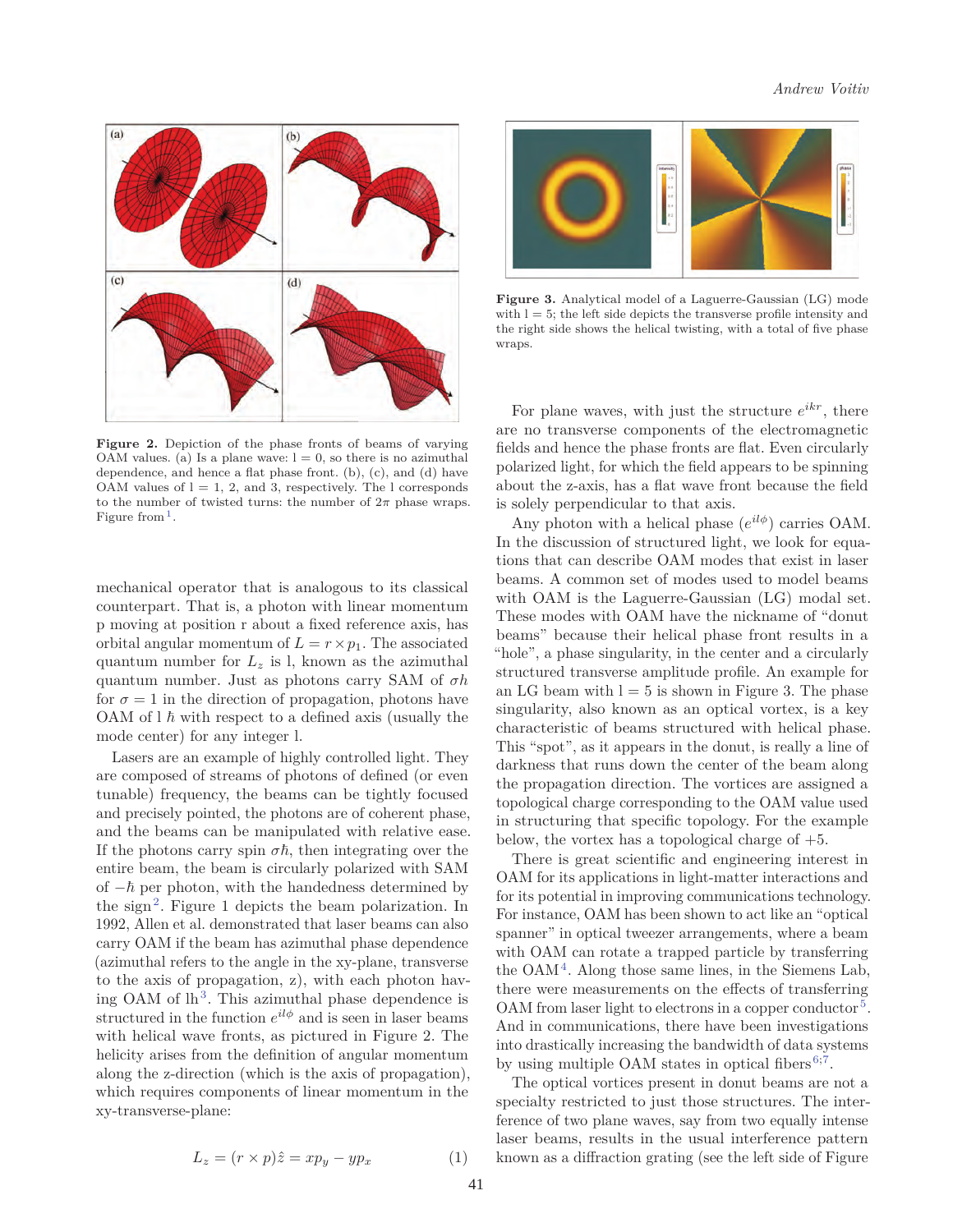

**Figure 4.** Left side: laser speckle from the interference of a green laser with a green, inflated balloon. The spots of darkness are the optical vortices. Right side: numerically simulated tracks of phase singularities in the propagation in the z-axis of the wave. Figure from<sup>8</sup>

5). If three or more such plane waves interfere, phase singularities will be generated from the complete destructive interference at points in the field $9$ . An example of this is laser speckle, which is the grainy intensity pattern seen when blown-up coherent light (such as a laser beam) reflects from a rough surface; the left side of Figure 4 depicts speckle for a laser beam transmitted through a balloon. Each point of darkness is a phase singularity from the interference of countless plane waves, caused by diffuse reflection from the rough surface. The vortices in this random wave have an intricate structure. As seen in the right side of Figure 4, the phase singularities in random waves form complicated tangles as the wave propagates (as it evolves in time<sup>8</sup>); these topological features are loops and knots of lines of darkness<sup>10;11</sup>.

In the Siemens Lab, it was shown numerically and experimentally that nonlinear, room-temperature laser light demonstrates quantum turbulent structure in the form of these random waves<sup>8</sup>. That is, by tracking the velocities of vortices as they entwine through the topological features of Figure 4, it was shown that the distribution of vortex velocities matches the characteristic heavy-tailed vortex velocity distributions of atomic Bose-Einstein condensate and superfluid helium<sup>12;13</sup>. These findings are exciting and disruptive because they demonstrate that classical optics and quantum fluid dynamics are connected by some underlying universal physics which is not yet fully understood. As the experimental study of typical quantum fluids requires ultra—cold temperatures and complex apparatuses, the accessibility of regular laser light has the potential to expedite and expand the knowledge base of quantum fluid and turbulence dynamics—turbulence being a field which is still short of a complete theory, either for classical or quantum turbulence. Our group's observation of these phenomena led us to coin a new medium: the topological fluid of light (TFL).

We are interested in structuring light, and the observations above were made for random waves. This has propelled the Siemens Lab into controlling how TFL



**Figure 5.** Left side: numerically generated matrix plot of two interfering plane waves, which results in a diffraction grating that can be used to holographically diffract a normal,  $l=0$  beam. Right side: Similar situation, except now one of the interfering plane waves used to construct the grating is imposed with a spiral phase of  $e^{i}il\phi$ ) for  $l = 5$  (center); this creates a forked diffraction grating (right), which will holographically generate a Hypergeometric-Gaussian (HyGG) mode with  $l = 5$  in the first diffracted order.



**Figure 6.** Left side: data of an  $l = 4$  Hypergeometric-Gaussian (HyGG) mode generated with a forked diffraction grating similar to that as depicted in Figure 5. Note the presence of multiple rings, which is characteristic of HyGG modes. Right side: the phase data of this image, indicating the four phase wraps around the central phase singularity. This data was obtained by our method of collinear phase shifting digital holography  $14$ 

is generated, allowing us to design TFL systems from simple two-vortex systems that can lead to vortex annihilation, to complex vortex arrays that demonstrate steady-state dynamics of braiding. This current work is predicted to establish vortices as quasiparticles analogous to anyons (particles neither being fermions or bosons, restricted to two-deminsional systems); to make a quantum field theory formalism for the interaction of these quasi—particles; and to uncover potential applications for quantum computation. Following, I show methods of generating light with OAM, make reference to our lab's novel method of measuring these modes, and provide preliminary data in this new research on TFL.

### **2 GENERATION AND MEASUREMENT OF OPTICAL VORTICES**

Laser light can be imparted with orbital angular momentum (OAM) in a variety of ways. The simplest method of transforming Gaussian beams into beams with OAM is to use computer generated holograms <sup>15</sup>. In using this technique, the hologram is a desired diffraction grating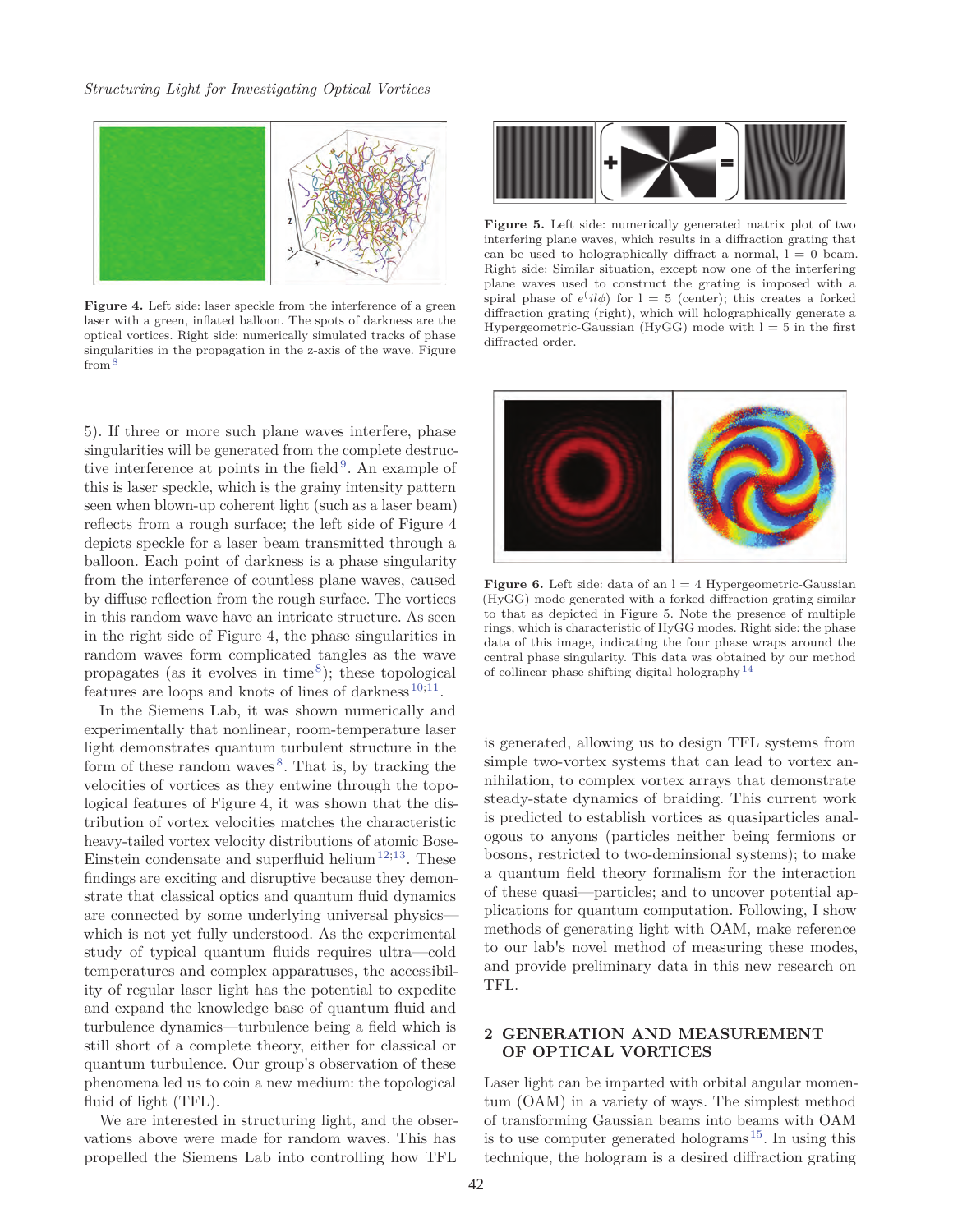

**Figure 7.** The grating to make a Laguerre-Gaussian (LG) mode of  $l = 4$  and  $p = 0$  is displayed on the SLM controlled by a computer, and the first diffracted order contains the desired mode. The transmitted order and opposite first diffracted order (as well as all other diffracted orders not depicted) are blocked.

(also known as an interference pattern). In the simplest case, we can make a plain diffraction grating by interfering, numerically, two plane waves and creating a matrix plot of the tabulated interference values, as shown in the left side of Figure 5.

If we wish to generate a beam with OAM, we can modify one of the plane waves by imposing a spiral phase  $e^{il\phi 16}$ , which produces an interference known as a forked diffraction grating; in the right side of Figure 5, the first diffracted order from an incident Gaussian beam will be a Hypergeometric- Gaussian (HyGG) mode2 with the programmed l—value. Figure 6 shows example data of a transverse intensity profile of an HyGG beam with  $l = 4$  generated by a similar forked grating.

The device used to project these holograms is known as a spatial light modulator (SLM). In the case of the presented data, we have used a rewired classroom projector. Conceptually, once the laser beam is incident on the grating displayed on the SLM, the Gaussian beam "undoes" one of the plane waves in the interference pattern, and then the first diffracted order is left with just the desired signal beam. The diffraction grating transmits the original beam at the 0th diffracted order, and symmetrically diffracts the signal beam in the higherorder diffracted modes. The SLM in this case performs via transmission. A diagram of our transmission SLM procedure is shown in Figure 7.

The power in generating structured light with holograms displayed on SLMs is that we can program any mode we desire, limited only by capabilities of programming those modes analytically or numerically. This has been crucial for us in our study of the topological fluid of light (TFL), as we can program and generate any arbitrary array of vortices, as seen in Figure 8. These techniques of generation and measurement  $14$  have given us a unique toolkit to dive into this new area of research. For instance, we wish to study vortices as quasiparticles under a quantum field theory—like formalism—in particle physics, it is well known that oppositely charged

particles and antiparticles will attract and then annihilate with each other upon impact. This work is still new and fresh, but it carries the momentum of the concepts and techniques developed thus far, as partly presented in this article.

### **3 ACKNOWLEDGEMENTS**

Dr. Mark Siemens, Jasmine Andersen, Sam Alperin, Abi Grotelueschen, William Holtzmann, and Leah Huzjak have all contributed to the work presented in this article. I have cited their work directly in the article, either for data, figuremaking, or publications.

### **4 EDITOR'S NOTES**

This work was adapted from a senior thesis and has been condensed for publication. Contact DUURJ staff for the full publication.

### **REFERENCES**

- [1] Yao, A. M. & Padgett, M. J. Orbital angular momentum: origins, behavior and applications. *Advances in Optics and Photonics* (2011).
- [2] Mandel, L., Wolf, E. & Press, C. U. *Optical Coherence and Quantum Optics* (Cambridge University Press, 1995).
- [3] Allen, L., Beijersbergen, M. W., Spreeuw, R. J. & Woerdman, J. P. Orbital angular momentum of light and the transformation of Laguerre-Gaussian laser modes. *Physical Review A* (1992).
- [4] Simpson, N. B., Dholakia, K., Allen, L. & Padgett, M. J. Mechanical equivalence of spin and orbital angular momentum of light: An optical spanner. In *Optical Angular Momentum* (2016).
- [5] Phelps, M. Y. *Generating Electron Current with Twisted Light*. Ph.D. thesis (2018).
- [6] Willner, A. E. *et al.* Optical communications using orbital angular momentum beams. *Advances in Optics and Photonics* (2015).
- [7] Bozinovic, N. *et al.* Terabit-scale orbital angular momentum mode division multiplexing in fibers. *Science* (2013).
- [8] Alperin, S. N., Grotelueschen, A. L. & Siemens, M. E. Quantum Turbulent Structure in Light. *Physical Review Letters* (2019). 1807.03899.
- [9] O'Holleran, K., Padgett, M. J. & Dennis, M. R. Topology of optical vortex lines formed by the interference of three, four, and five plane waves. *Optics Express* (2006).
- [10] Berry, M. V. & Dennis, M. R. Knotted and linked phase singularities in monochromatic waves. *Proceedings of the Royal Society A: Mathematical, Physical and Engineering Sciences* (2001).